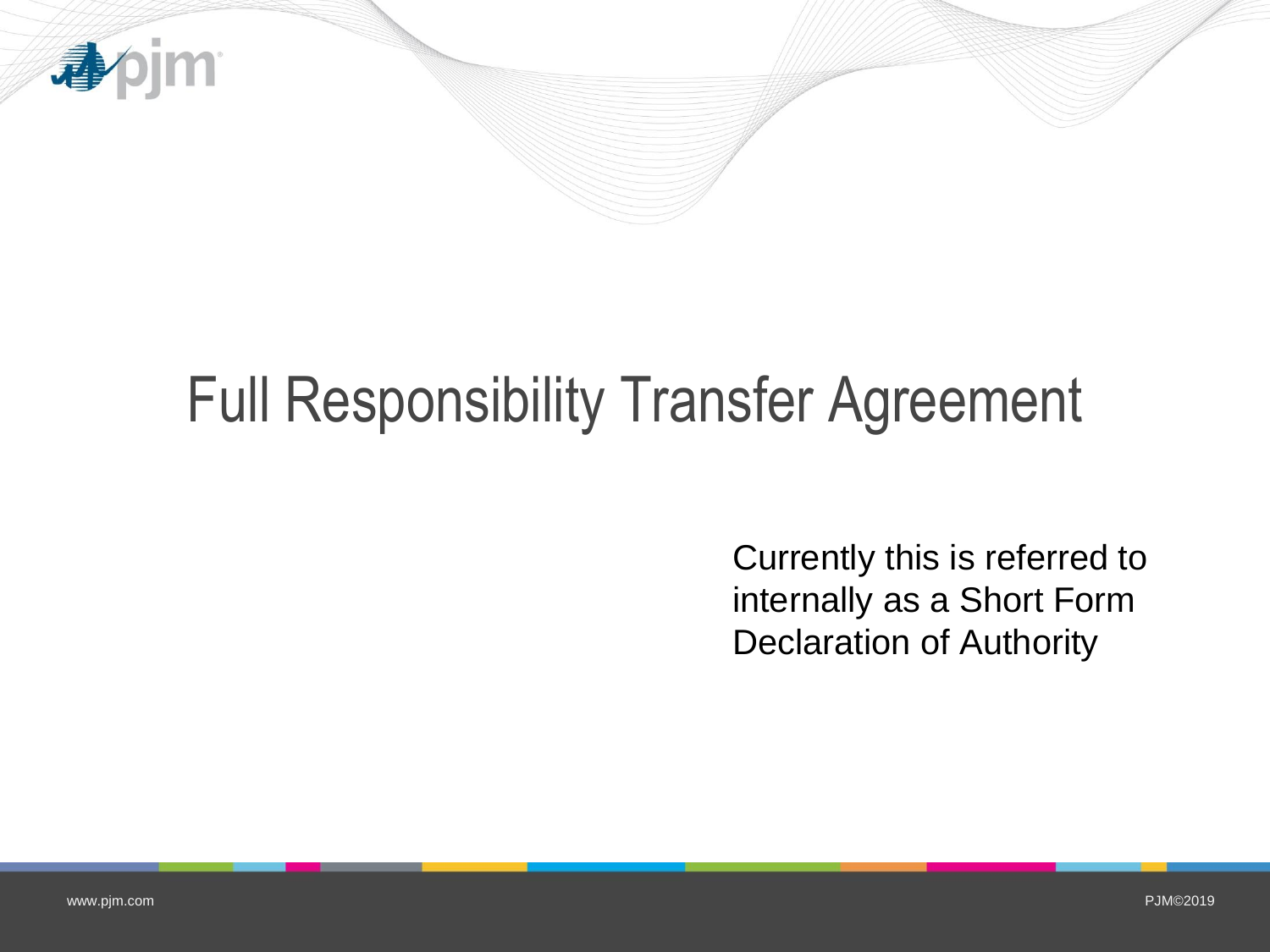

The Full Responsibility Transfer Agreement is an agreement in which Party A (not required to be a PJM Member) is transferring to Party B (*required* to be a PJM Member) all of its rights and/or obligations that relate directly or indirectly to activity undertaken in PJM markets or operations that use or affect the integrated transmission system operated by PJM.

These agreements are in full force and effect until terminated in writing by PJM Members who are parties to the agreement.

PJM is a signatory to these agreements in addition to the two transacting parties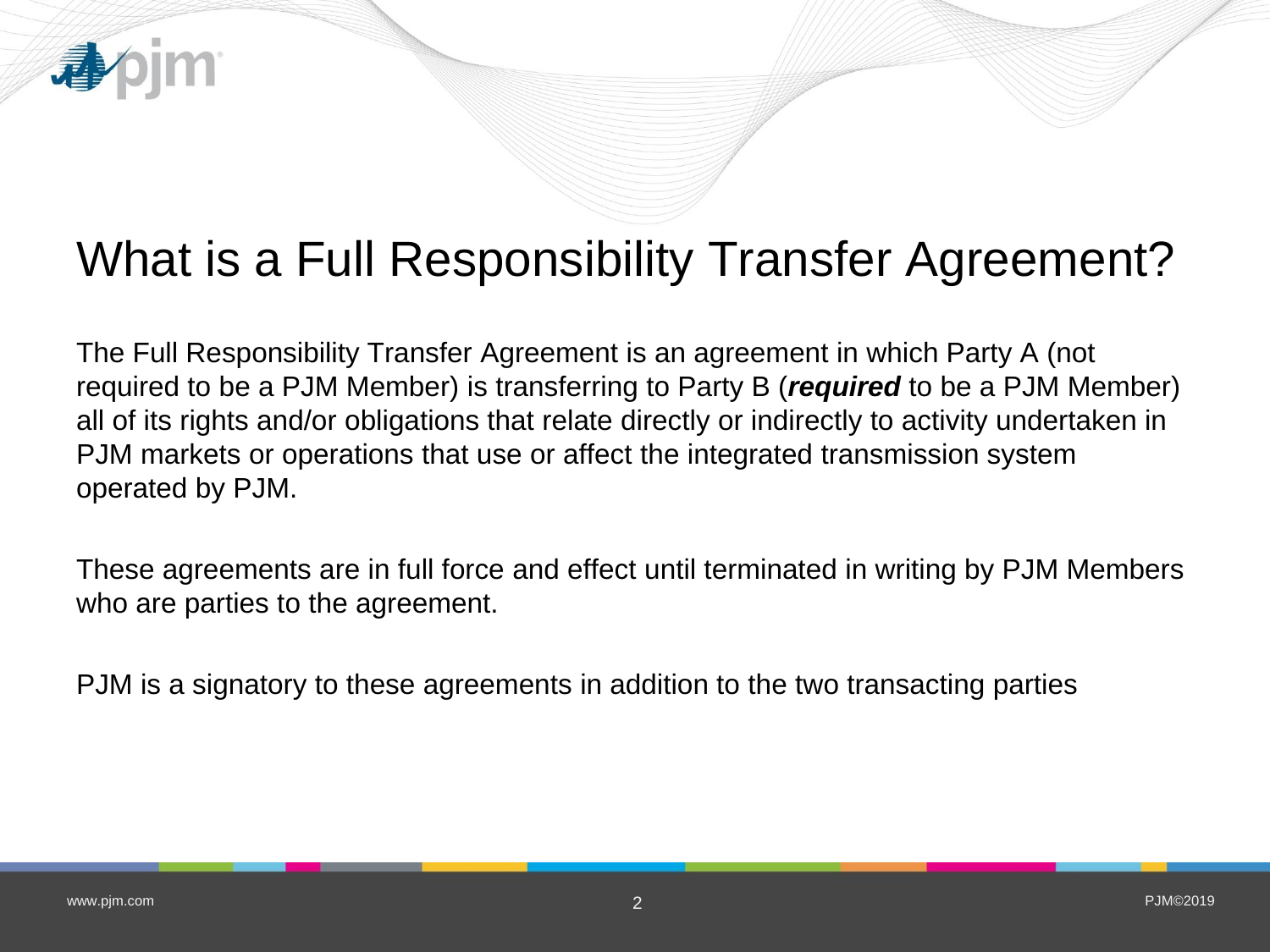

In order to begin the process for securing a full responsibility transfer, a link to an online form is sent to the party requesting the transfer. The link sends the requestor to an online form with a submit button that routes the completed form and information to the CM general mailbox, custsrv@pjm.com, and the assigned paralegal.

A form must be submitted *at least ten days prior to the requested effective date* of the Agreement.

Once the online form is completed and submitted and received, the assigned paralegal will create the Agreement within 3 business days using the information provided in the form by the requestor.

Once the assigned paralegal creates the agreement, it is sent for submission and routing via Docusign for execution. The Agreement must be executed at least three days prior to the effective date of the Agreement.

Once executed and routed back to PJM for final signature, the Agreement becomes fully executed and is in full force and effect.